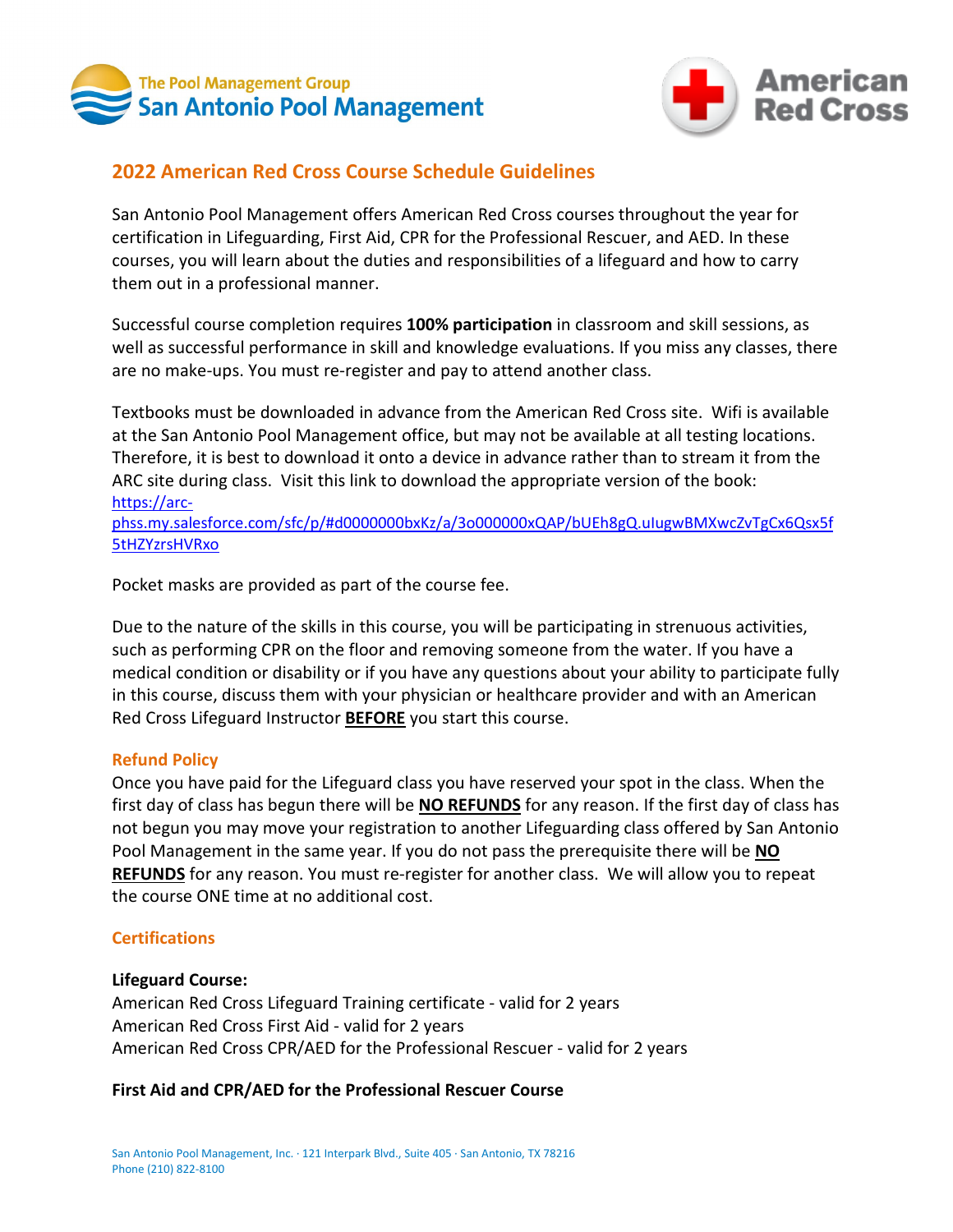



American Red Cross First Aid - valid for 2 years American Red Cross CPR/AED for the Professional Rescuer - valid for 2 years

### **Lifeguard Pre-Course Requirements**

- You must be at least **15 years of age for Lifeguarding** before the last day of the training class to participate.
- **300 Yard Swim** (300 yards of freestyle or breaststroke this is not a timed event)
- **Brick Test** Swim out 20 yards, surface dive 7ft 10ft deep, retrieve a 10 pound weight from the bottom of the pool, return to the surface, and swim it back 20 yards to the start position. This objective is timed at 1 minute & 40 seconds.
- **Tread Water** You must tread water without using your hands for 2 minutes. *The purpose of the swim is to demonstrate comfort in the water.*

# **2022 American Red Cross Course Schedule**

**(Each course # is a full class - Class schedule subject to change.** There must be a minimum of four (4) participants to hold a class. If there are less than 4, you will be contacted via phone.) – All of our locations are outdoor, and we make every attempt to complete the course during the specified dates. If inclement weather prevents that, we will reschedule on the next available date that a majority of the attendees are available.

| Course #        | <b>Course Name</b>  | Days/Dates       | <b>Times</b>    | <b>Locations</b>        | <b>Costs</b>             |
|-----------------|---------------------|------------------|-----------------|-------------------------|--------------------------|
| LG <sub>1</sub> | <b>Lifeguarding</b> | <b>April</b>     | <b>All Days</b> | <b>Saturday</b>         | \$200                    |
|                 | Includes:           | Saturday 9       | $9 am - 9 pm$   | <b>Forest Oaks Pool</b> | San Antonio Pool         |
| <b>WAIVER</b>   | First Aid &         | Sunday 10        |                 | <b>Sunday</b>           | Mgmt Employees           |
|                 | CPR/AED             |                  |                 | San Antonio Pool        | \$315                    |
| <b>FORM</b>     | Valid for 2 years   |                  |                 | Management              | Non-Employees            |
| <b>REQUIRED</b> |                     |                  |                 | Office                  | \$50                     |
|                 |                     |                  |                 |                         | San Antonio Pool         |
|                 |                     |                  |                 |                         | <b>Mgmt Recertifying</b> |
|                 |                     |                  |                 |                         | <b>Employees ONLY</b>    |
| LG <sub>2</sub> | <b>Lifeguarding</b> | <b>April</b>     | <b>All Days</b> | <b>Saturday</b>         | \$200                    |
|                 | Includes:           | Saturday 23      | $9 am - 9 pm$   | <b>Forest Oaks Pool</b> | San Antonio Pool         |
| <b>WAIVER</b>   | First Aid &         | Sunday 24        |                 | <b>Sunday</b>           | <b>Mgmt Employees</b>    |
|                 | CPR/AED             |                  |                 | San Antonio Pool        | \$315                    |
| <b>FORM</b>     | Valid for 2 years   |                  |                 | Management              | Non-Employees            |
| <b>REQUIRED</b> |                     |                  |                 | Office                  | \$50                     |
|                 |                     |                  |                 |                         | San Antonio Pool         |
|                 |                     |                  |                 |                         | Mgmt Recertifying        |
|                 |                     |                  |                 |                         | <b>Employees ONLY</b>    |
| LG <sub>3</sub> | <b>Lifeguarding</b> | <b>April/May</b> | <b>All Days</b> | <b>Saturday</b>         | \$200                    |
|                 | Includes:           | Saturday 30      | $9 am - 9 pm$   | Forest Oaks Pool        | San Antonio Pool         |
| <b>WAIVER</b>   | First Aid &         | Sunday 1         |                 | <b>Sunday</b>           | Mgmt Employees           |
|                 | CPR/AED             |                  |                 | San Antonio Pool        | \$315                    |
| <b>FORM</b>     | Valid for 2 years   |                  |                 | Management              | Non-Employees            |
| <b>REQUIRED</b> |                     |                  |                 | Office                  | \$50                     |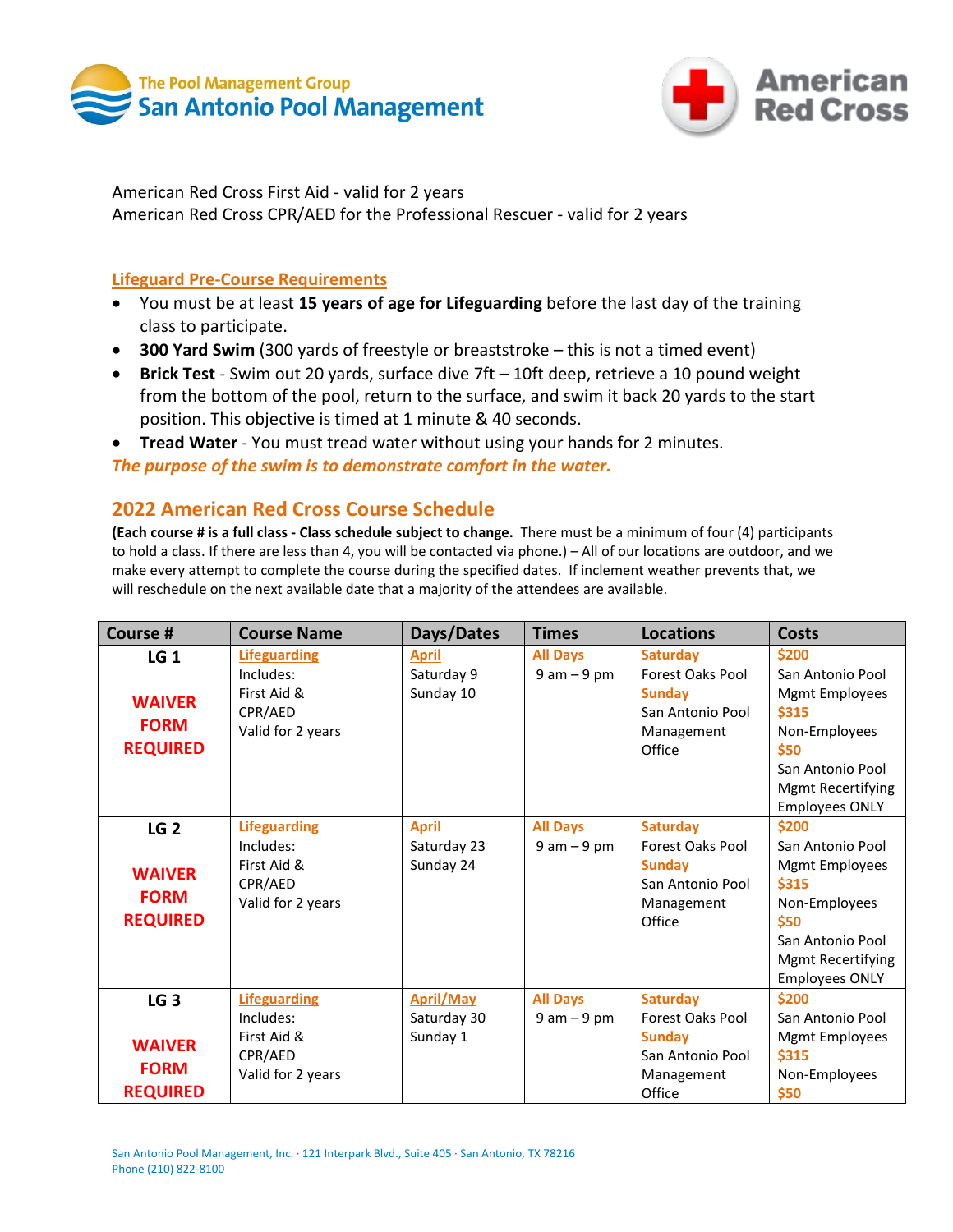



# **American**<br>**Red Cross**

| LG <sub>4</sub><br><b>WAIVER</b><br><b>FORM</b><br><b>REQUIRED</b> | <b>Lifeguarding</b><br>Includes:<br>First Aid &<br>CPR/AED<br>Valid for 2 years | <b>May</b><br>Saturday 7<br>Sunday 8   | <b>All Days</b><br>$9 am - 9 pm$                                                        | <b>Saturday</b><br>Forest Oaks Pool<br><b>Sundav</b><br>San Antonio Pool<br>Management<br>Office                            | San Antonio Pool<br><b>Mgmt Recertifying</b><br><b>Employees ONLY</b><br>\$200<br>San Antonio Pool<br><b>Mgmt Employees</b><br>\$315<br>Non-Employees<br>\$50<br>San Antonio Pool<br><b>Mgmt Recertifying</b><br><b>Employees ONLY</b> |
|--------------------------------------------------------------------|---------------------------------------------------------------------------------|----------------------------------------|-----------------------------------------------------------------------------------------|-----------------------------------------------------------------------------------------------------------------------------|----------------------------------------------------------------------------------------------------------------------------------------------------------------------------------------------------------------------------------------|
| LG <sub>5</sub><br><b>WAIVER</b><br><b>FORM</b><br><b>REQUIRED</b> | <b>Lifeguarding</b><br>Includes:<br>First Aid &<br>CPR/AED<br>Valid for 2 years | <b>May</b><br>Saturday 14<br>Sunday 15 | <b>All Days</b><br>$9 am - 9 pm$                                                        | <b>Saturday</b><br>Forest Oaks Pool<br><b>Sunday</b><br>San Antonio Pool<br>Management<br>Office                            | \$200<br>San Antonio Pool<br><b>Mgmt Employees</b><br>\$315<br>Non-Employees<br>\$50<br>San Antonio Pool<br><b>Mgmt Recertifying</b><br><b>Employees ONLY</b>                                                                          |
| LG <sub>6</sub><br><b>WAIVER</b><br><b>FORM</b><br><b>REQUIRED</b> | <b>Lifeguarding</b><br>Includes:<br>First Aid &<br>CPR/AED<br>Valid for 2 years | <b>May</b><br>Saturday 21<br>Sunday 22 | <b>All Days</b><br>$9 am - 9 pm$                                                        | <b>Saturday</b><br>Forest Oaks Pool<br><b>Sunday</b><br>San Antonio Pool<br>Management<br>Office                            | \$200<br>San Antonio Pool<br><b>Mgmt Employees</b><br>\$315<br>Non-Employees<br>\$50<br>San Antonio Pool<br><b>Mgmt Recertifying</b><br><b>Employees ONLY</b>                                                                          |
| <b>LG 7</b><br><b>WAIVER</b><br><b>FORM</b><br><b>REQUIRED</b>     | <b>Lifeguarding</b><br>Includes:<br>First Aid &<br>CPR/AED<br>Valid for 2 years | June<br>Tuesday 7<br>Wednesday 8       | <b>Tuesday</b><br>12 $pm - 4$ pm<br><b>Wednesday</b><br>$9 am - 9 pm$                   | <b>Tuesday</b><br>San Antonio Pool<br>Management<br>Office<br>Wednesday<br>Forest Oaks Pool                                 | \$200<br>San Antonio Pool<br><b>Mgmt Employees</b><br><b>\$315</b><br>Non-Employees<br>\$50<br>San Antonio Pool<br><b>Mgmt Recertifying</b><br><b>Employees ONLY</b>                                                                   |
| LG <sub>8</sub><br><b>WAIVER</b><br><b>FORM</b><br><b>REQUIRED</b> | <b>Lifeguarding</b><br>Includes:<br>First Aid &<br>CPR/AED<br>Valid for 2 years | June<br>Tuesday 14<br>Wednesday 15     | <b>Tuesday</b><br>$9 am - 12 pm$<br>$1$ pm $-5$ pm<br><b>Wednesday</b><br>$9 am - 4 pm$ | <b>Tuesday</b><br>Forest Oaks Pool<br><b>THEN San Antonio</b><br>Pool Management<br>Office<br>Wednesday<br>Forest Oaks Pool | \$200<br>San Antonio Pool<br><b>Mgmt Employees</b><br>\$315<br>Non-Employees<br>\$50<br>San Antonio Pool<br><b>Mgmt Recertifying</b><br><b>Employees ONLY</b>                                                                          |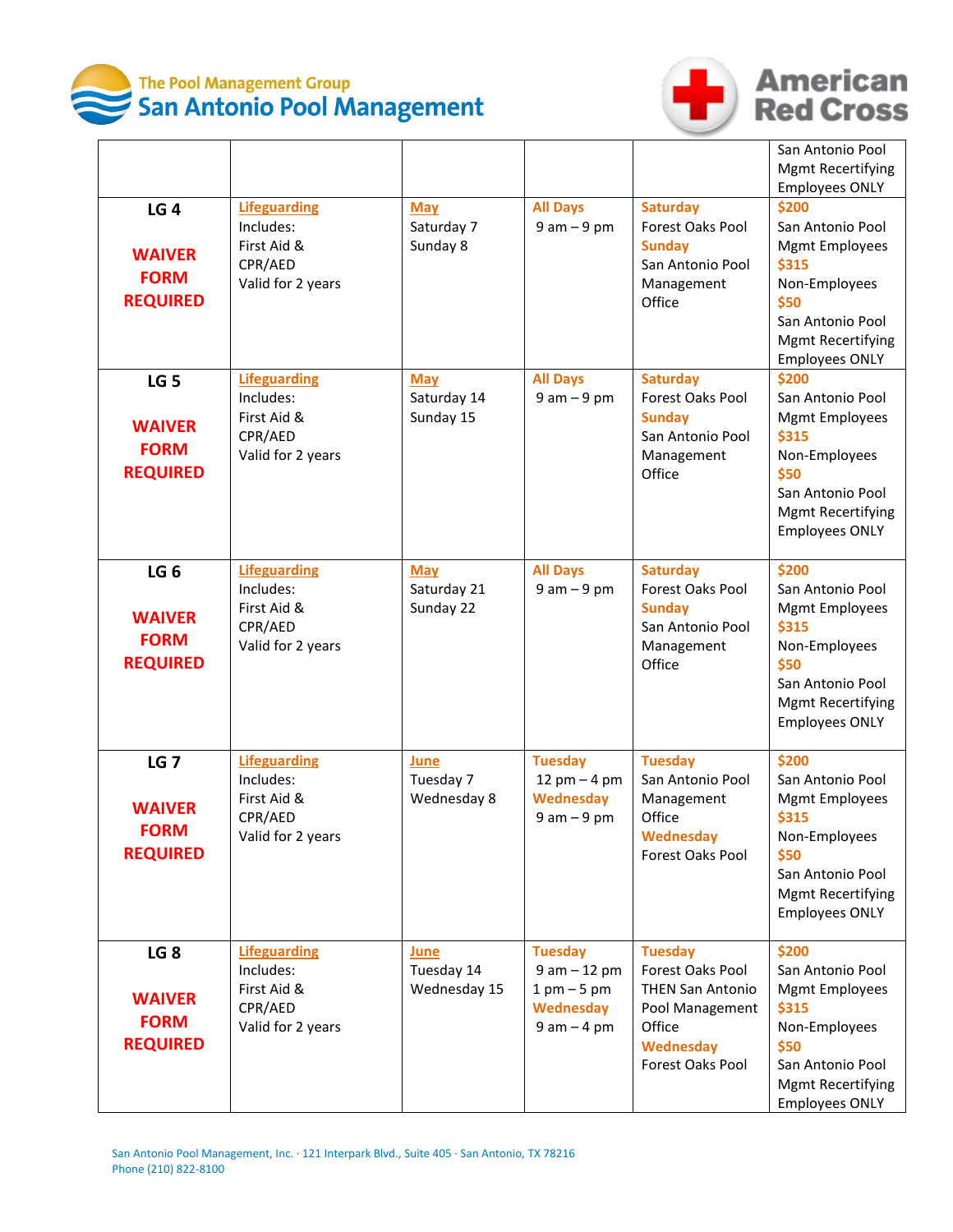



# **American**<br>**Red Cross**

| LG <sub>9</sub><br><b>WAIVER</b><br><b>FORM</b><br><b>REQUIRED</b> | <b>Lifeguarding</b><br>Includes:<br>First Aid &<br>CPR/AED<br>Valid for 2 years                                      | June<br>Tuesday 21<br>Wednesday 22 | <b>Tuesday</b><br>$9 am - 12 pm$<br>$1 \text{ pm} - 5 \text{ pm}$<br>Wednesday<br>$9 am - 5 pm$ | <b>Tuesday</b><br>Forest Oaks Pool<br><b>THEN San Antonio</b><br>Pool Management<br>Office<br>Wednesday<br>Forest Oaks Pool | \$200<br>San Antonio Pool<br><b>Mgmt Employees</b><br><b>\$315</b><br>Non-Employees<br>\$50<br>San Antonio Pool<br><b>Mgmt Recertifying</b><br><b>Employees ONLY</b> |
|--------------------------------------------------------------------|----------------------------------------------------------------------------------------------------------------------|------------------------------------|-------------------------------------------------------------------------------------------------|-----------------------------------------------------------------------------------------------------------------------------|----------------------------------------------------------------------------------------------------------------------------------------------------------------------|
| <b>LG 10</b><br><b>WAIVER</b><br><b>FORM</b><br><b>REQUIRED</b>    | <b>Lifeguarding</b><br>Includes:<br>First Aid &<br>CPR/AED<br>Valid for 2 years                                      | June<br>Tuesday 28<br>Wednesday 29 | <b>Tuesday</b><br>$9 am - 12 pm$<br>$1 \text{ pm} - 5 \text{ pm}$<br>Wednesday<br>$9 am - 4 pm$ | <b>Tuesday</b><br>Forest Oaks Pool<br><b>THEN San Antonio</b><br>Pool Management<br>Office<br>Wednesday<br>Forest Oaks Pool | \$200<br>San Antonio Pool<br><b>Mgmt Employees</b><br>\$315<br>Non-Employees<br>\$50<br>San Antonio Pool<br><b>Mgmt Recertifying</b><br><b>Employees ONLY</b>        |
| GA <sub>1</sub><br><b>WAIVER</b><br><b>FORM</b><br><b>REQUIRED</b> | <b>Gate Attendant First</b><br><b>Aid, CPR, AED ONLY</b><br>Includes:<br>First Aid &<br>CPR/AED<br>Valid for 2 years | June<br>Monday 6                   | <b>Monday</b><br>$11$ am $-5$ pm                                                                | <b>Date TBA</b><br>San Antonio Pool<br>Management<br>Office                                                                 | \$40<br>San Antonio Pool<br><b>Mgmt Employees</b><br>\$100<br>Non-Employees                                                                                          |
| GA <sub>2</sub><br><b>WAIVER</b><br><b>FORM</b><br><b>REQUIRED</b> | <b>Gate Attendant First</b><br>Aid, CPR, AED ONLY<br>Includes:<br>First Aid &<br>CPR/AED<br>Valid for 2 years        | June<br>Monday 27                  | <b>Monday</b><br>$9 am - 12 pm$                                                                 | <b>Date TBA</b><br>San Antonio Pool<br>Management<br>Office                                                                 | \$40<br>San Antonio Pool<br><b>Mgmt Employees</b><br>\$100<br>Non-Employees                                                                                          |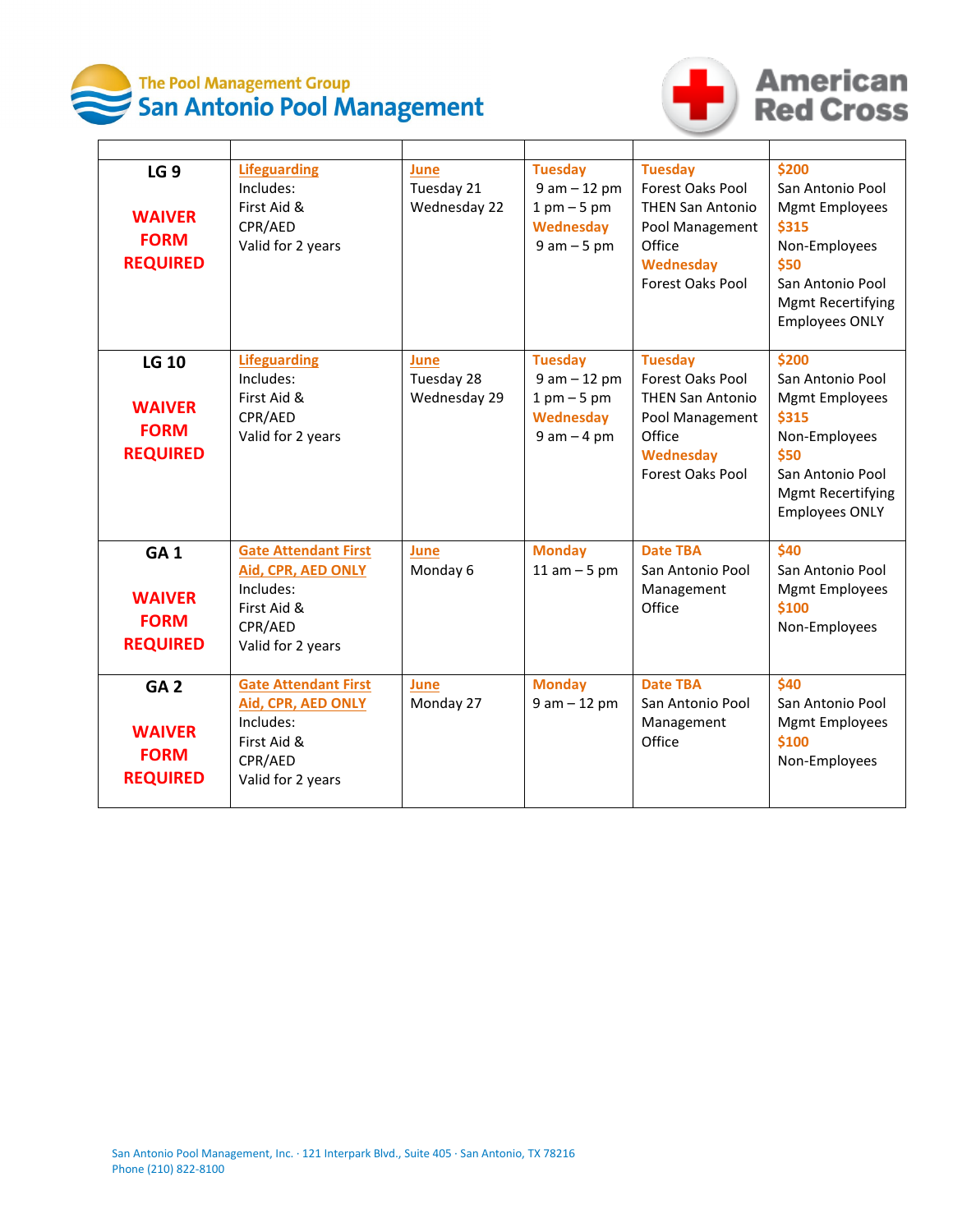



# **Class Locations**

**Please refer to the table above to determine the locations of each specific course.** The addresses for each location are noted below.

When students are in the water, class will be held at one of the following locations:

### **City of Leon Valley Pool**:

**6600 Strawflower Leon Valley, TX 78238**

### **Forest Oaks Pool**:

**6620 Forest Grove Leon Valley, TX 78238**

When students are in the classroom, **if class is NOT being held at the pool**, class will be held at the

### **San Antonio Pool Management Office**:

**121 Interpark Blvd., Suite 405 San Antonio, TX 78216**